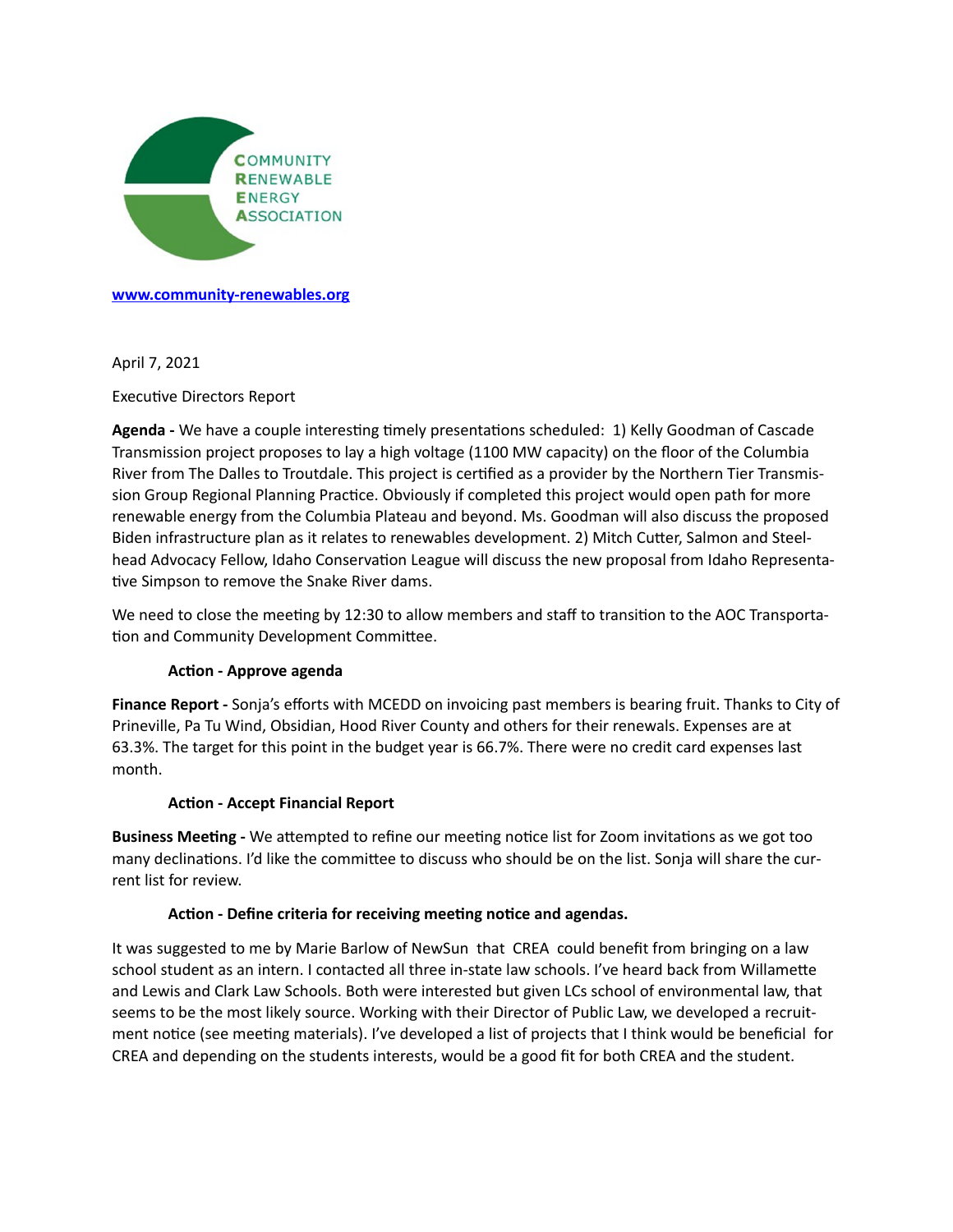I think we should consider some stipend as I hope to find someone who would stay on at least a year and encourage the best qualified students to apply. This expense would be built into next years budget. David Brown has agreed to assist in the selection of the intern.

Action - Authorize CREA Executive Director to move ahead with recruitment of a 2nd year law  **student to assist CREA. The engagement agreement would come before the board for final approval.**

#### **Legislation -**

## **HB 2021-3**

## **Community-based renewable energy**

*Incorporates goal for community-based renewable energy projects (ORS 469A.210) into and made a part of UFlity RegulaFon Generally (ORS chapter 757). Requires each electric company that makes sales of electricity to 25,000 or more retail electricity consumers in this state to be composed of electricity generated by small-scale renewable energy projects that meet certain criteria, to generate the following percentages of electricity sold in this state: 1) five percent by 2030 and 2) 10 percent by 2035.* 

It's clear at this point that HB 2021 will be the vehicle for new renewables legislation. There are currently at least 11 amendments pending. One of which (-11) is the main body of HB 3180-3. The -5 amendment is the consensus amendment from the work group(s) that has developed this approach. There is another amendment (-9) that would incorporate HB 2190 which is the Community Renewable Energy Investment fund that would be the vehicle to distribute \$50M in grants for "resiliency" projects. The committee has gone to 3 meetings a week to handle all the testimony and bills.

# **HB - 2190 -3**

*Requires selection criteria to: 1) differentiate renewable energy systems that may qualify for grants into two categories, a small project category and a large project category, based on the size of proposed renewable energy systems eligible for grants and for the purpose of prioritizing the award of a greater number of grants each year for small renewable energy system projects that otherwise meet the selec-Fon criteria; 2) allow for individual building assessments or evaluations to factor into the grant award* selection process certain criteria; 3) prioritize awarding grants for proposed renewable energy systems *that will be located in geographic areas that are identified or designated under other state or federal laws or programs as high-risk areas for seismic, wildfire, or other natural hazard events, economically*  disadvantaged; or socially vulnerable; 4) include ambitious goals for supporting renewable energy sys*tems; 5) incorporate equity metrics, developed in coordination with the Environmental Justice Task Force,* for evaluating the involvement of and leadership by low-income, black, indigenous, people of color, people with disabilities, youth, rural, or otherwise disadvantaged communities in the siting, planning, design, *or evaluation of proposed renewable energy systems; 6) incorporate energy metrics for evaluating the capacity and costs of proposed renewable energy systems that include, at a minimum, an evaluation of the cost of energy and capacity produced by the project; and 7) Incorporate resilience metrics for evaluaFng the number of renewable energy systems supported by grants per county and within geographic*  areas and the estimated number of days of resilience that a renewable energy system may provide for a *structure or facility and the percentage of the structure's or facility's electricity load that the renewable energy system can support over the course of those days.*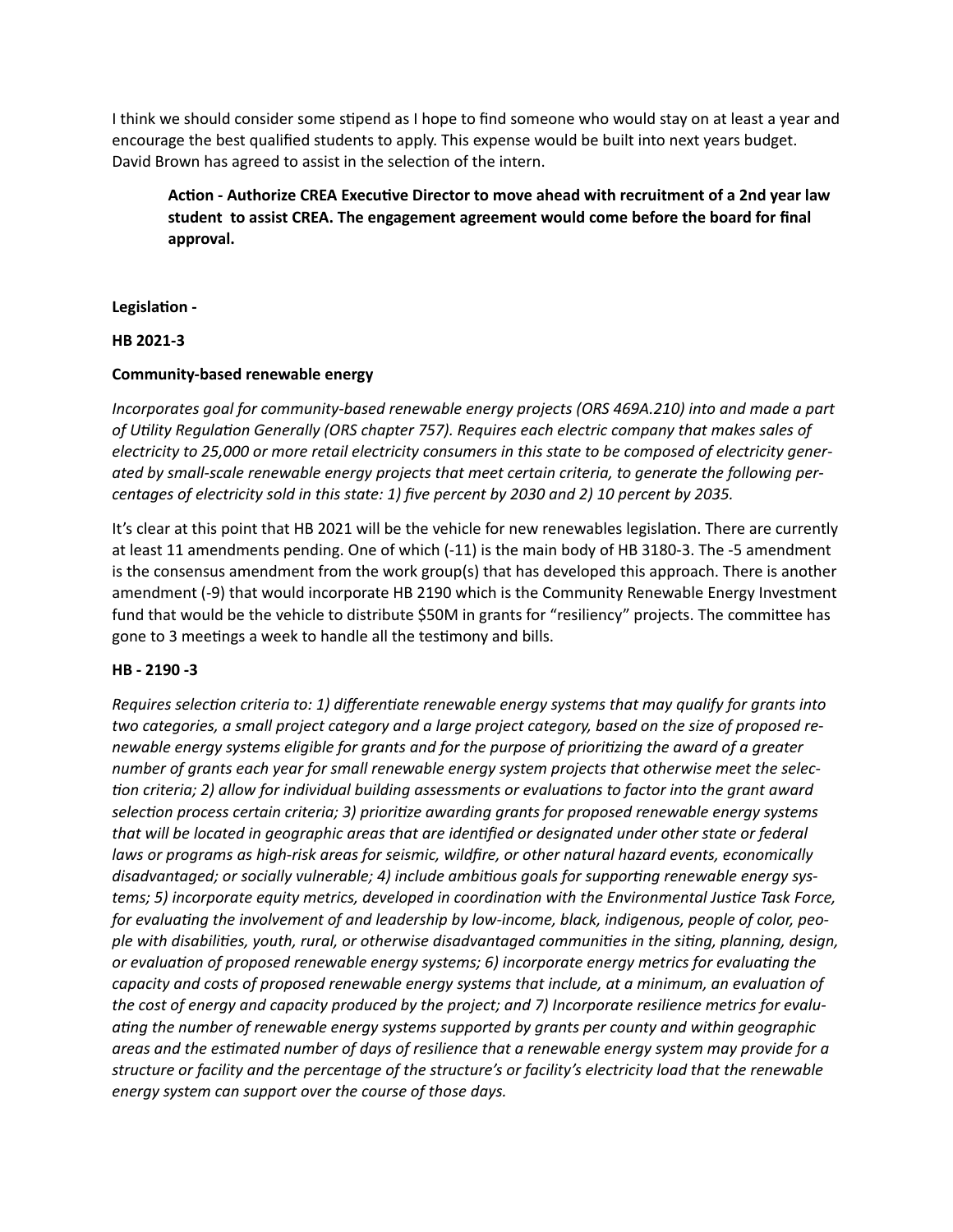This is the proposal to use \$50 M in federal funds from the "Rescue Package"

## **HB 2025-3**

*House Bill 2520 would direct LCDC to update the scope, content, and name of Goal 13, the statewide land use planning goal related to energy conservation, and to consider changes to other related statewide* land use planning goals. The measure would specify key issues for LCDC to consider when undertaking the update and would establish an advisory committee to assist LCDC in the update. House Bill 2520 *would require LCDC to report back to the legislature by September 15, 2022 on the progress of the update, and would appropriate an unspecified amount to DLCD for the biennium beginning July 1, 2021 to administer and implement provisions of this Act.* 

This bill is scheduled for a work session. It is likely to move as at the fiscal has been negotiated (\$300K).

## **SB 154 -**

*Solar Payment in Lieu of Taxes Sunset Extension* 

- *Extends sunset on program allowing solar developers to pay \$/MW fee to local government in lieu of property taxes from 2022 to 2028*
- *Changes rate from \$7000/MW to an agreed-upon value between \$5500 and \$7000/MW*
- *Passed Senate Energy & Environment 4-1 on Tuesday, now awaiting referral to Joint Committee on Tax Expenditures*

#### **SB 333-4**

*Directs Department of Energy (ODOE) to conduct a study of the benefits and barriers to renewable hydrogen production and use in Oregon. Stipulates study must include: identification of the total hydrogen* volume currently used annually in certain industries; identification of potential applications in Oregon by *2030 in certain sectors; assessment of the potential for coupling renewable electricity generation and* renewable hydrogen production; discussion of forecasted costs; and identification of certain barriers. Re*quires ODOE to submit report to the interim committees of the Legislative Assembly related to revenue no later than September 15, 2022.* 

#### *SB 784-4*

Authorizes electric company to file as a part of the portfolio of rate options, if agreed to in coordination with one or more government, to meet adopted renewable and nonemitting energy goals, a program of rates or charges to reflect the cost of a program to serve retail electricity consumers with electricity that is derived from new or existing renewables energy resources; or paired with unbundled renewable energy *certificates. Authorizes PUC to approve rate or charge if certain actions have occurred. Requires electric company to: receive acknowledgement from government to proceed, provide certain information and* notice to consumers and provide an annual report to PUC and participating government. Authorizes *PUC tp allow electric company to: own facilities or use power purchase agreements; recover part or all* of costs associated with the resources to serve the program; and collect moneys from participating *retail electricity consumers in excess of the cost of service and defer revenues or costs for the purpose of making future investments to serve program. SFpulates that electric company serving fewer than*  25,000 customers can propose a program to PUC if it meets certain criteria. Removes section on nonby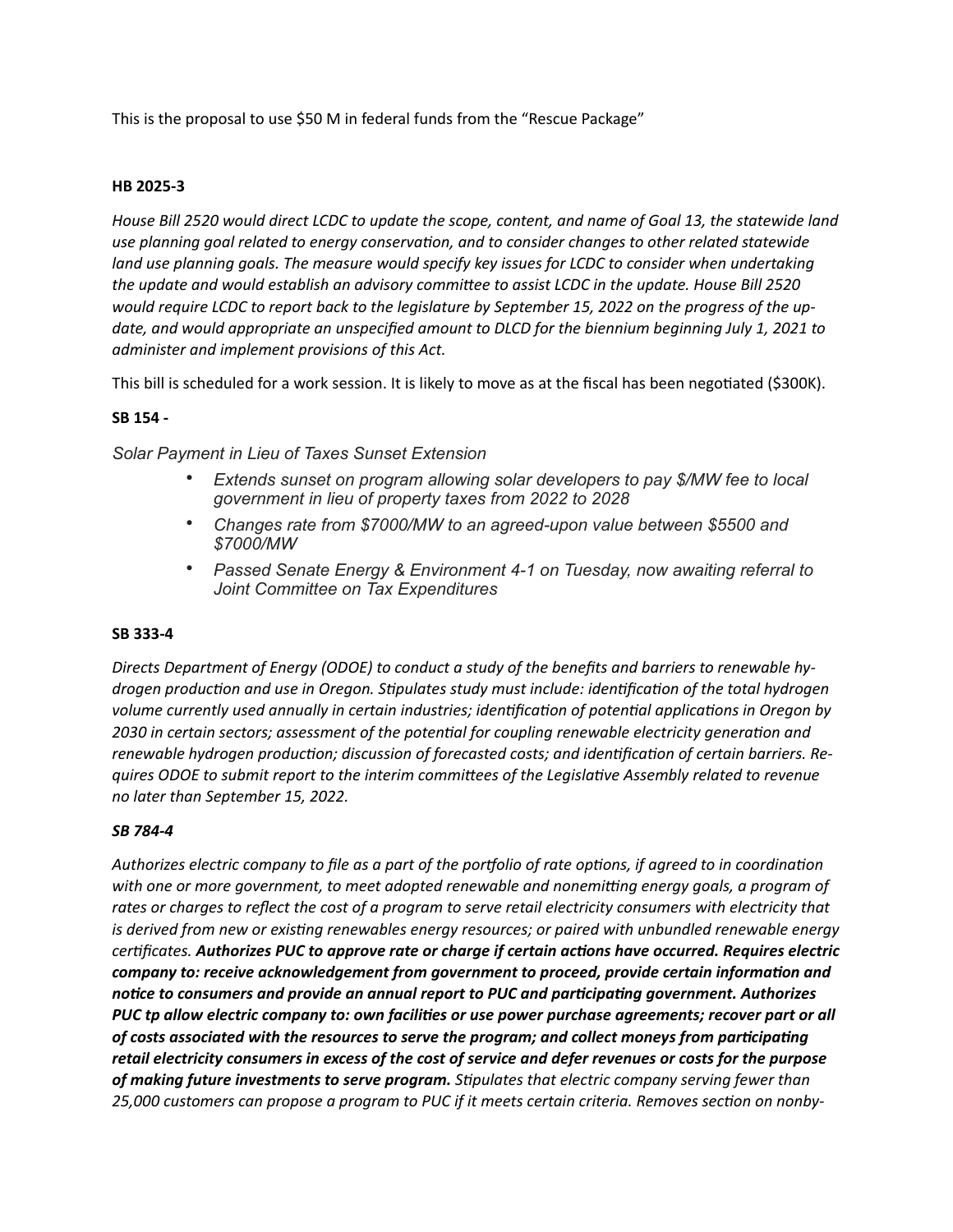*passability of social and environmental costs. Establishes "large-scale project" means a renewable energy*  or storage facility with capacity rating greater than 10 megawatts. Stipulates that a person who constructs or repowers a large-scale project in Oregon must participate in apprenticeship program registered with the State Apprenticeship and Training Council so that 15 percent of the total work hours are per*formed by workers in apprenticeable occupations. Requires large-scale projects to have aspirational goal* of having at least 15 percent of the total work hours performed by individuals from certain communities.

# **SB 762 -1,-2**

*Requires the Public UtilitiesCommission (PUC) to periodically convene workshops for public utilities that* provide electricity (public utilities), consumer-owned utilities (COUs), and electrical transmission and dis*tribution system operators to develop and share information related to wildfire best practices. Requires* public utilities to have, and operate in compliance with, a regularly updated risk-based wildfire protection *plan that is based on reasonable and prudent pracFces idenFfied through the workshops, based on PUC standards adopted by rule, that addresses addiFonal specified plan requirements, and that has been filed*  with and evaluated by the PUC. Requires the first plan to be submitted to the PUC by December 31, 2021. *Requires the PUC in consultaFon with the Oregon Department of Forestry and local emergency services*  agencies, to evaluate a public utility's plan and plan updates through a public process, requires the PUC to approve the plan or approve it with conditions provided it meets specified requirements, and requires *the PUC to adopt rules. Provides for recoverability of reasonable operating costs. Authorizes the PUC to impose penalties and specifies maximum civil penalties for violation. Requires COUs to have, and operate* in compliance with, a regularly updated risk-based wildfire mitigation plan approved by the utility's gov*erning body. Requires COUs to submit the first plan by June 30, 2022 and to submit a copy of the approved plan to the PUC. Requires COUs to conduct a periodic wildfire risk assessment of utility facilities.* 

# **OPUC**

**AR 631 - We have listened in on two workshops in this administrative rule making process concerning** "Procedures Terms and Conditions Associated with QF Standard Contracts". We are well represented in these discussions by Greg Adams who continues to demonstrate his expertise in matters related to PUR-PA and FERC. The current schedule indicates that the OPUC might get the final staff recommendation by August. But given the complexities involved my guess is that date will be later.

Marie Barlow of NewSun put together a chart indicating the timelines of several of these OPUC proceedings (see meeting materials) to make the case that rule making at the OPUC is a very time consuming process. That is why we have supported accelerating the RPS as the most expedient path to decarbonization of the grid.

The ECONorthwest study commissioned by NewSun (see meeting Materials) also demonstrates the economic advantages of building new projects in Oregon to which the IOUs seem resistant (see story on PAC using Montana wind to service Facebook in Prineville, for instance.

# **Other -**

In meeting materials you should find:

 > You Tube video about obsolete wind farms and what happens when they are no longer viable. I believe that most projects in our region required bonds for removal of the structures if no longer in use. I have been told Klondike 1 can't be re-powered due to size of base. I think this is an issue that needs further investigation.